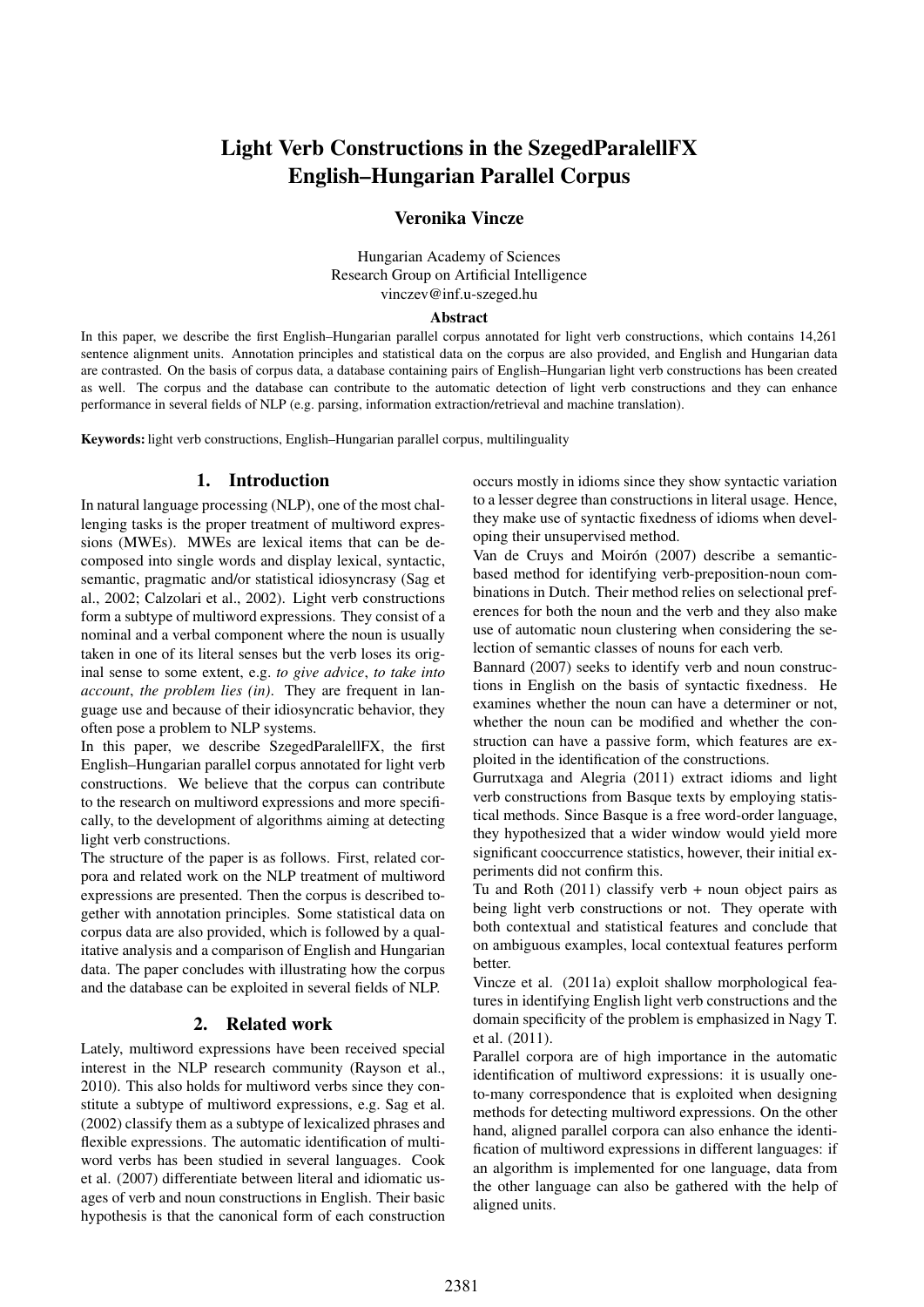For instance, Caseli et al. (2010) developed an alignmentbased method for extracting multiword expressions from parallel corpora. The first step is to align the corpus on the sentence level, which is followed by POS-tagging. After this, sentence alignment units are word-aligned. Candidates for multiword expressions are produced by the word aligner and the POS-tagger as well, then they are filtered according to some empirically defined patterns or frequency data.

Zarrieß and Kuhn (2009) argue that multiword expressions can be reliably detected in parallel corpora by using dependency-parsed, word-aligned sentences. For oneto-many translation pairs, they apply a generate-and-filter strategy: first, aligned syntactic configurations are generated, which are then filtered and post-edited.

Sinha (2009) detects Hindi complex predicates (i.e. a combination of a light verb and a noun, a verb or an adjective) in a Hindi–English parallel corpus by identifying a mismatch of the Hindi light verb meaning in the aligned English sentence. Although the method requires the generation of all possible light verbs, it seems to be applicable to languages of the Indo Aryan family.

Many-to-one correspondence is also exploited in Attia et al. (2010) when identifying Arabic multiword expressions relying on asymmetries between entry titles of Wikipedia.

Tsvetkov and Wintner (2010) identify Hebrew multiword expressions by searching for misalignments in an English– Hebrew parallel corpus. MWE candidates are then ranked and filtered based on monolingual frequency data.

With regard to their NLP treatment, a database of light verb constructions and an annotated corpus might be of great help in the automatic recognition of light verb constructions. They can serve as a training database when implementing an algorithm for identifying those constructions, and they can also have an essential role in evaluating the methods developed.

There already exist some monolingual corpora annotated for light verb constructions. For instance, Grégoire (2010) presents a lexicon of Dutch multiword expressions (Du-ELME). Kaalep and Muischnek (2008) describe an Estonian database and a corpus of multiword verbs and Krenn (2008) developed a database of German PP-verb combinations. The Prague Dependency Treebank is also annotated for light verb constructions (Cinková and Kolářová, 2005). NomBank (Meyers et al., 2004) contains the argument structure of common nouns, including those occurring in support verb constructions as well. Literal and idiomatic usages of English verb + noun combinations are annotated in the VNC-Tokens dataset (Cook et al., 2008). An example of corpus-based identification of light verb constructions in English is described in Tan et al. (2006). An annotated corpus and a database containing Hungarian light verb constructions has been recently developed (Vincze and Csirik, 2010).

To the best of our knowledge, no parallel corpora have been manually annotated for light verb constructions. With this motivation in mind, we developed an English–Hungarian parallel corpus in which light verb constructions are annotated. Our corpus can prove useful in the automatic evaluation of methods that are able to identify English and/or Hungarian light verb constructions in texts.

# 3. The corpus

In this section, the English-Hungarian parallel corpus annotated for light verb constructions will be presented. Annotation principles and statistical data will also be provided. Finally, some qualitative analysis of data and interlingual differences will be discussed.

Texts to be annotated were selected on the basis of their topics from the SzegedParalell English–Hungarian parallel corpus (Tóth et al., 2008), which contains 99,745 manually aligned sentence alignment units (SAUs). Since it is primarily texts on economics, law and the like written in an official style that are expected to contain a number of light verb constructions as earlier results on monolingual data indicated (Vincze and Csirik, 2010), texts belonging to these domains were all annotated for light verb constructions together with some novels and language book sentences. With this selection of texts for annotation, it can be examined whether there are any differences between texts

- from different domains (e.g. between economic-legal texts and literature);
- from different source languages;
- from different periods (Jonathan Swift's *Gulliver's Travels* was published in 1726, Mark Twain's *The Man That Corrupted Hadleyburg* in 1900 and Frigyes Karinthy's *Tanár úr kérem* (Please, Sir!) in 1916,<sup>1</sup> thus, differences between earlier and contemporary language use (found in magazine texts or language books) might also be revealed).

Data on annotated texts can be seen in Table 1.

| <b>Subcorpus</b>    | # of texts | # of SAUs |
|---------------------|------------|-----------|
| EU                  | 30         | 1518      |
| Bilingual magazines | 151        | 5320      |
| Language book sent. |            | 3496      |
| Literature          | 3          | 3232      |
| Miscellaneous       | 5          | 695       |
| Total               | 196        | 14.261    |

Table 1: Texts and sentence alignment units in SzegedParalellFX.

# 3.1. Types of light verb constructions

Light verb constructions may occur in various forms due to their syntactic flexibility. Besides the prototypical noun + verb combination in Hungarian and the verb + noun combination in English (VERB), light verb constructions may be present in different syntactic structures, that is, in participles (PART, e.g. *photos taken*) and they may also undergo nominalization, yielding a nominal compound (NOM, e.g. *service provider*).<sup>2</sup> Split light verb constructions (SPLIT, e.g. *a decision has been recently made*),

<sup>&</sup>lt;sup>1</sup>Their translations were published in 1906, 1955 and 1968, respectively.

<sup>&</sup>lt;sup>2</sup>It should be mentioned that nominal components occurring without the verb (e.g. *decision on the future*) are sometimes considered as a type of light verb constructions, e.g. in Laporte et al. (2008). However, we restricted ourselves to annotate cases where both the nominal component and the verb are present.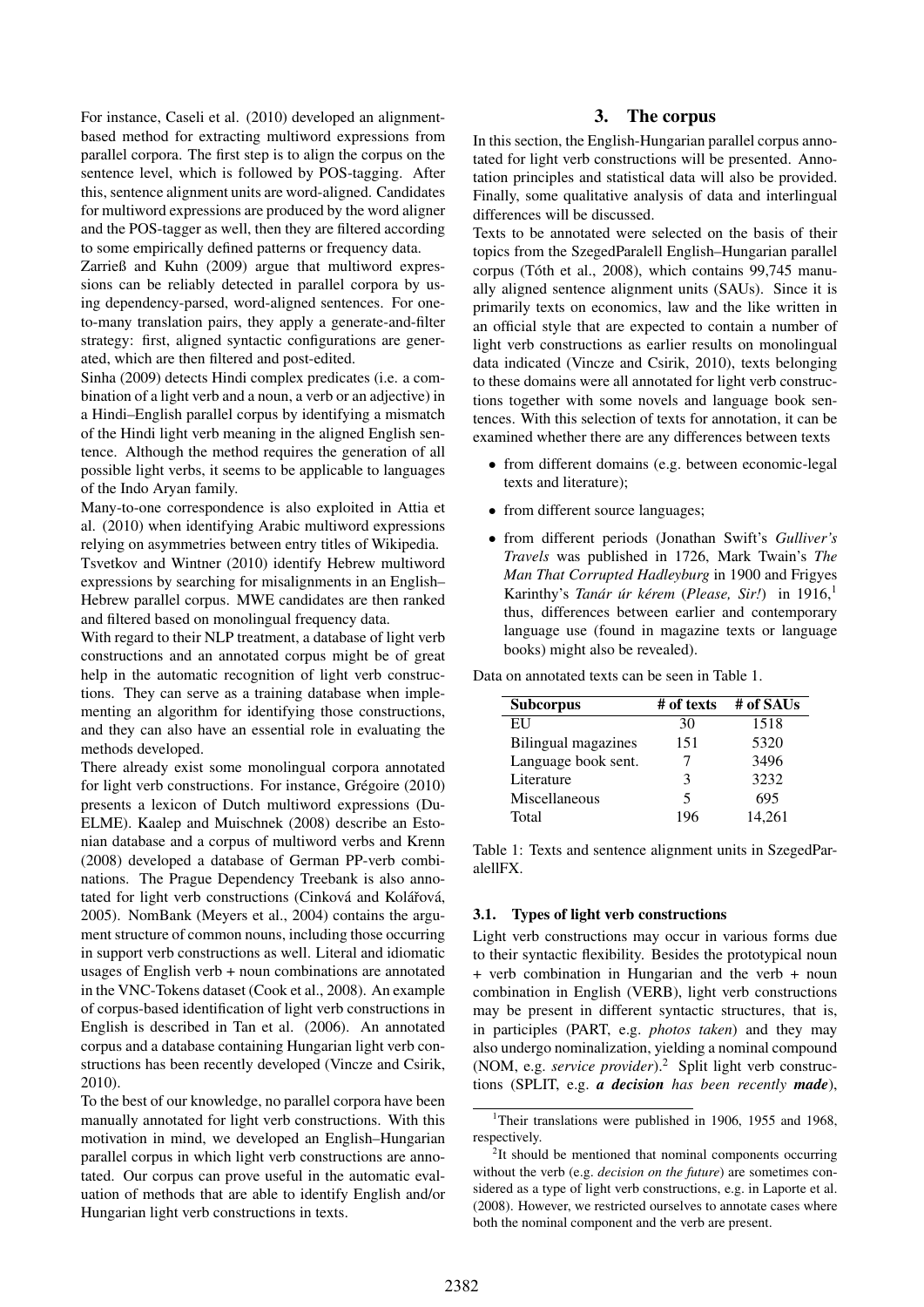where the noun and the verb are not adjacent, are also annotated and tagged. It must be mentioned that split light verb constructions are a subclass of the VERB category, however, they were marked distinctively and the nominal and the verbal component are also marked within the construction because in this way, their identification becomes possible and the database can be used for training an algorithm that automatically recognizes (split) light verb constructions.

These types are all annotated in the corpus texts since they also occur relatively frequently (see Table 2). Furthermore, it is also important to identify all these types since applications like machine translation should also treat them in a specific way (i.e. it is not only verbal occurrences that should be translated as lexical units but participles and nominalized forms as well).

#### 3.2. Annotation principles

Three native speakers of Hungarian who could speak English at an advanced level carried out the annotation. Corpus texts contain single annotation, i.e. one annotator worked on each text. The same annotator worked on both the source and the target language versions of each text. Texts contain stand-off annotation, that is, original texts and the annotation are stored in different files.

In order to decide whether a noun  $+$  verb combination is a light verb construction or not, annotators were suggested to make use of a test battery including questions such as *Can a verb (derived from the same root as the nominal component) substitute the construction?*, *When omitting the verb (e.g. in a possessive construction), can the original action be reconstructed?*, *Can the construction itself be nominalized?*, *Can the construction be passivized?* etc. Although there exist some extraction-based methods developed for collecting MWEs from natural language texts (Ramisch et al., 2010), we argue that it is important to annotate each occurrence of MWEs in text. The reason behind this is that in certain cases a given text span functions as an MWE while in other contexts, it does not. For instance, *make decisions* is definitely a light verb construction in *The government will make decisions on foreign policy issues* whereas in *They will make decisions on the issues publicly available* it is the causative verb *make* that precedes the noun *decisions* and thus they do not form a light verb construction. If it was only known that the sequence *make decisions* is a light verb construction (e.g. based on MWE lists), the latter occurrence would also be annotated as such. Another example is *give a ring*: when *ring* means "calling", then it is a light verb construction, on the other hand, when *ring* is a piece of jewellery, it is just a verb-object pair. By annotating the whole corpus for light verb constructions (that is, deciding whether the candidate text span is a light verb construction in the given context), such pseudo-light verb constructions can be discarded, and the frequency of such cases can also be estimated.

Besides the prototypical occurrences of light verb constructions (i.e. a bare common noun + verb<sup>3</sup>), other instances

were also annotated in the corpus. For instance, the noun might be accompanied by an article or a modifier (recall that phrase boundaries were considered during annotation) or – for word order requirements – the noun follows the verb as in:

#### *O˝ hozta a jo´ döntést.*

he bring-PAST-3SG-OBJ the good decision-ACC 'It was him who made the good decision.'

For the reasons mentioned in Section 3.1., a single light verb construction manifests in several different forms in the corpus. However, each occurrence was manually paired with its prototypical (i.e. bare noun + verb) form. The lists of prototypical forms for both languages are available at the corpus website (http://www.inf.u-szeged. hu/rgai/mwe).

# 3.3. Statistics on corpus data

The total number and the number of the subtypes of light verb constructions are presented in Table 2. In each cell, the first number refers to the English data and the second to the Hungarian data.

The number of English and Hungarian light verb constructions is approximately the same, thus, approximately the same percentage of sentence alignment units contains a light verb construction (see Table 2). However, it does not entail that each light verb construction in the corpus has an equivalent in the other language – in other words, the translational equivalents of certain constructions are single verbs rather than constructions (e.g. *break into smile* – *elmosolyodik*).

In the Hungarian part of the corpus, there are 1377 occurrences of 703 light verb constructions, thus, a specific construction occurs 1.96 times in the corpus on average. Concerning English, 727 light verb constructions occur altogether 1371 times (1.89 times each on average). In Hungarian, 9.66% of SAUs contain a light verb construction on average whereas in English this percentage is 9.61%. These numbers are comparable to the ratio of light verb constructions in the Hungarian Szeged Treebank and in the Wiki50 corpus: 8.2%, and 8.46%, respectively (Vincze and Csirik, 2010; Vincze et al., 2011b). This suggests that in different types of texts, the average ratio of light verb constructions per sentence is about 8-9%, which is true for Hungarian and English as well.

As for the types of light verb constructions, it is revealed that the number of verbal and nominal occurrences is (basically) the same in the two languages, on the other hand, there is a considerable difference between the number of participles and split constructions. This may be the result of grammatical differences between English and Hungarian. For example, most instances in the category SPLIT form a passive construction in English, where the nominal component of the construction functions as the subject hence it is not adjacent to the verb, while passive constructions are hardly used in present-day Hungarian and split

<sup>&</sup>lt;sup>3</sup>As opposed to other languages where prototypical light verb constructions consist of a verb + a noun in accusative or a verb + a prepositional phrase – see e.g. Krenn (2008) –, in Hungarian,

postpositional phrases rarely occur within a light verb construction. However, annotators were told to annotate such cases as well.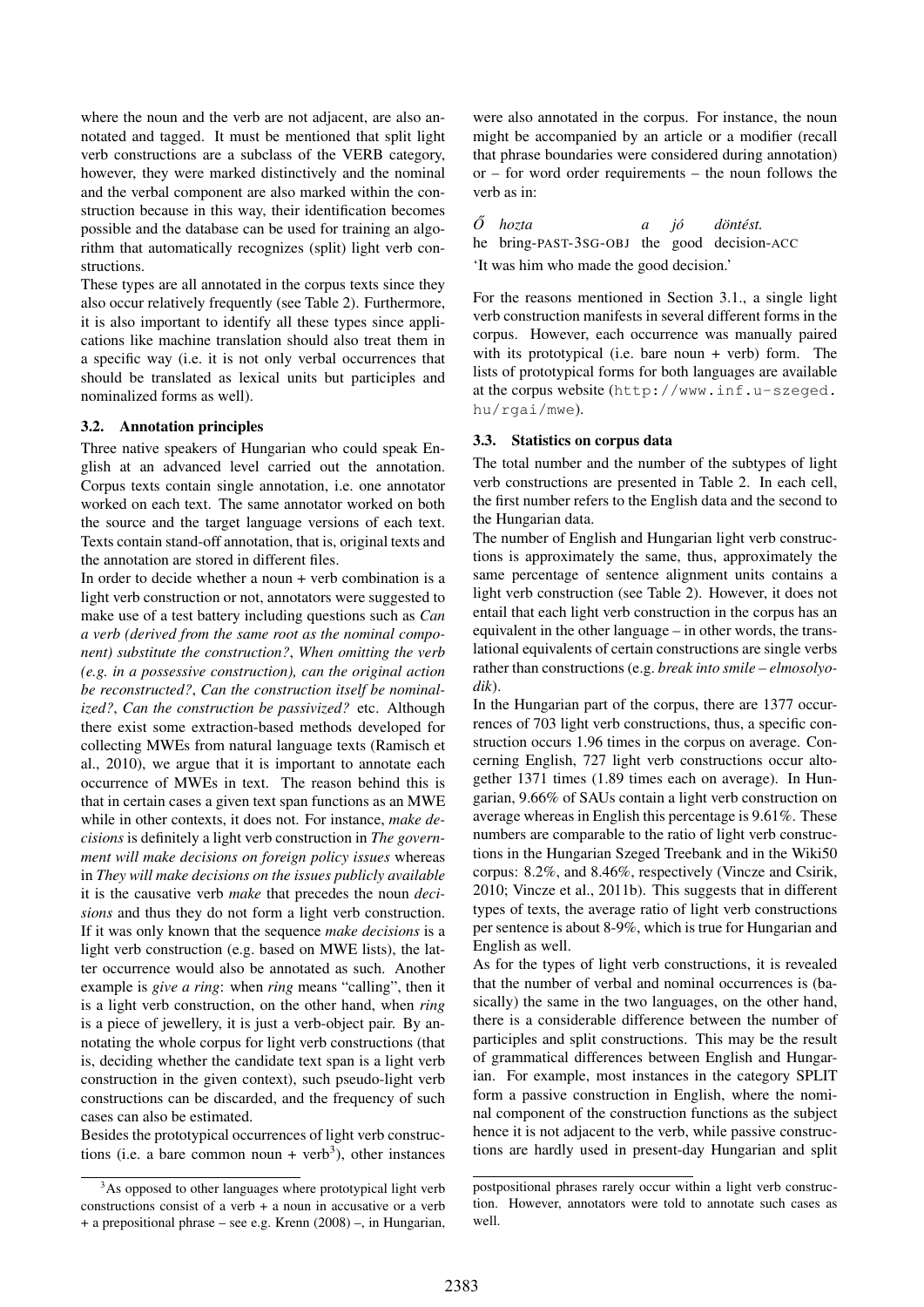| <b>Subcorpus</b>     | VERB    | <b>PART</b> | <b>NOM</b> | <b>SPLIT</b> | Total       | $LVC$ /sentence $%$ |
|----------------------|---------|-------------|------------|--------------|-------------|---------------------|
| EU                   | 132/158 | 30/76       | 24/32      | 41/29        | 227/295     | 14.95 / 19.43       |
| Bilingual magazines  | 356/387 | 55/120      | 31/42      | 83/53        | 525/602     | 9.87/11.32          |
| Language book sent.  | 158/79  | 5/21        | 14/4       | 22/15        | 199/119     | 5.69/3.4            |
| Literature           | 270/261 | 15/24       | 6/5        | 119/57       | 410/347     | 12.69 / 10.74       |
| <b>Miscellaneous</b> | 7/12    | 1/1         | 1/0        | 171          | 10/14       | 1.44/2.01           |
| Total                | 923/897 | 106/242     | 76 / 83    | 266 / 155    | 1371 / 1377 | 9.61/9.66           |

Table 2: English/Hungarian light verb constructions in SzegedParalellFX.

light verb constructions are typically due to changes in the information structure of the sentence. Concerning the category PART, a premodifier before the nominal component requires the presence of the participle form of the verbal component in Hungarian, however, in English, its equivalent is mostly a postmodifier, which may or may not be accompanied with a participle, as in

*az* the human right-PLUR-INE cast-PAST-PART belief *emberi jogokba vetett hit* "a belief in human rights"

The data gained from the parallel corpus were manually converted into a database of pairs of English–Hungarian light verb constructions, that is, English light verb constructions were paired with their Hungarian equivalents. Moreover, the verbal counterparts of the light verb constructions are also included in the list (wherever applicable), which contains 344 pairs of light verb constructions and is available at the corpus website (http://www.inf. u-szeged.hu/rgai/mwe).

# 3.4. Inter-annotator agreement

In order to compare the difficulty of annotating light verb constructions in both English and Hungarian, 928 sentence alignment units were annotated by all the annotators and later differences were resolved, yielding the gold standard annotation.

Agreement rate was calculated at two levels: first, it was only considered whether the given light verb construction was marked (i.e. no type was taken into account). At this level, the average agreement rate among the annotations was 78.15% on the English data and 74.23% on the Hungarian data (agreement rates are given in F-measure). Second, the type of the light verb construction was also taken into consideration, that is, if the construction was marked but with a different label (e.g. PART instead of NOM), it also counted as an error. At this stricter level of measurement, the average agreement rates were 64.79% and 71.18% on the English and Hungarian data, respectively. At Level 2, the metrics Jaccard index and  $\kappa$ -measure were also calculated: on the English data, the agreement rates are 0.5049 and 0.5934 whereas on the Hungarian data, 0.5754 and 0.6575, which can be regarded as fairly good agreement rates.

The above data shed light on the fact that on average, annotation was somewhat easier for Hungarian than for English. According to the  $\kappa$ -measure metrics, moderate agreement can be reached on English data while substantial agreement on Hungarian. This may be traced back to the fact that the annotators were native speakers of Hungarian who could speak English at an advanced level, however, the latter was not their mother tongue. Still, it is interesting to see that at Level 1, better results can be achieved in English than in Hungarian (78.15% vs. 74.23%). It might be the case that reading in the mother tongue and reading in a foreign language requires different concentration skills and techniques and probably more effort, thus, while reading in Hungarian they were more prone to overlook certain constructions.

However, differentiating between types of light verb constructions (i.e. annotating at Level 2) usually led to considerable decline of performance, which is especially true for the English data, where Annotator 1 often labeled English gerunds as PART while the others considered them NOMs. Since the grammatical forms of gerunds and present participles coincide in English (i.e. they both have the ending *-ing*), this might – at least partially – serve as an explanation for this huge difference between the two levels in English (13.36% vs. 3.05% in Hungarian). In Hungarian, there is no such ambiguity of wordforms in the corpora, thus, the difference between the two levels is not substantial.

Interesting differences can be also revealed if the performance of annotators are contrasted. Annotator 1 achieved much better results on the Hungarian data than on the English data. Her moderate performance on the the English data may be explained by the errors related to the NOM and PART categories (see above). However, in Hungarian she could achieve substantial agreement with the gold standard annotation. Annotator 2 achieved moderate results in both languages, however, his performance on the English data was better than on the Hungarian data. Annotator 3 had the most experience in annotating linguistic corpora, which manifested in perfect precision. Thus, in her case, annotation errors were related only to recall. In other words, she failed to recognize some instances of light verb constructions in text, but the text spans she marked were indeed light verb constructions.

# 3.5. Comparing English and Hungarian data

The comparison of the English and Hungarian verbal components reveals that there is not much difference between the two languages: the translational equivalents *ad* – *give*, *vesz* – *take*, *tesz* – *make/do/put*, *tart* – *hold/keep* and *hoz* – *bring* all occur among the most frequent verbal components. There is one notable exception: *have* does not have a direct equivalent in Hungarian since there is no separate verb of possession in Hungarian. However, in the English data this verb is the fourth most frequent one.

As for the domains of the texts, it is revealed that economic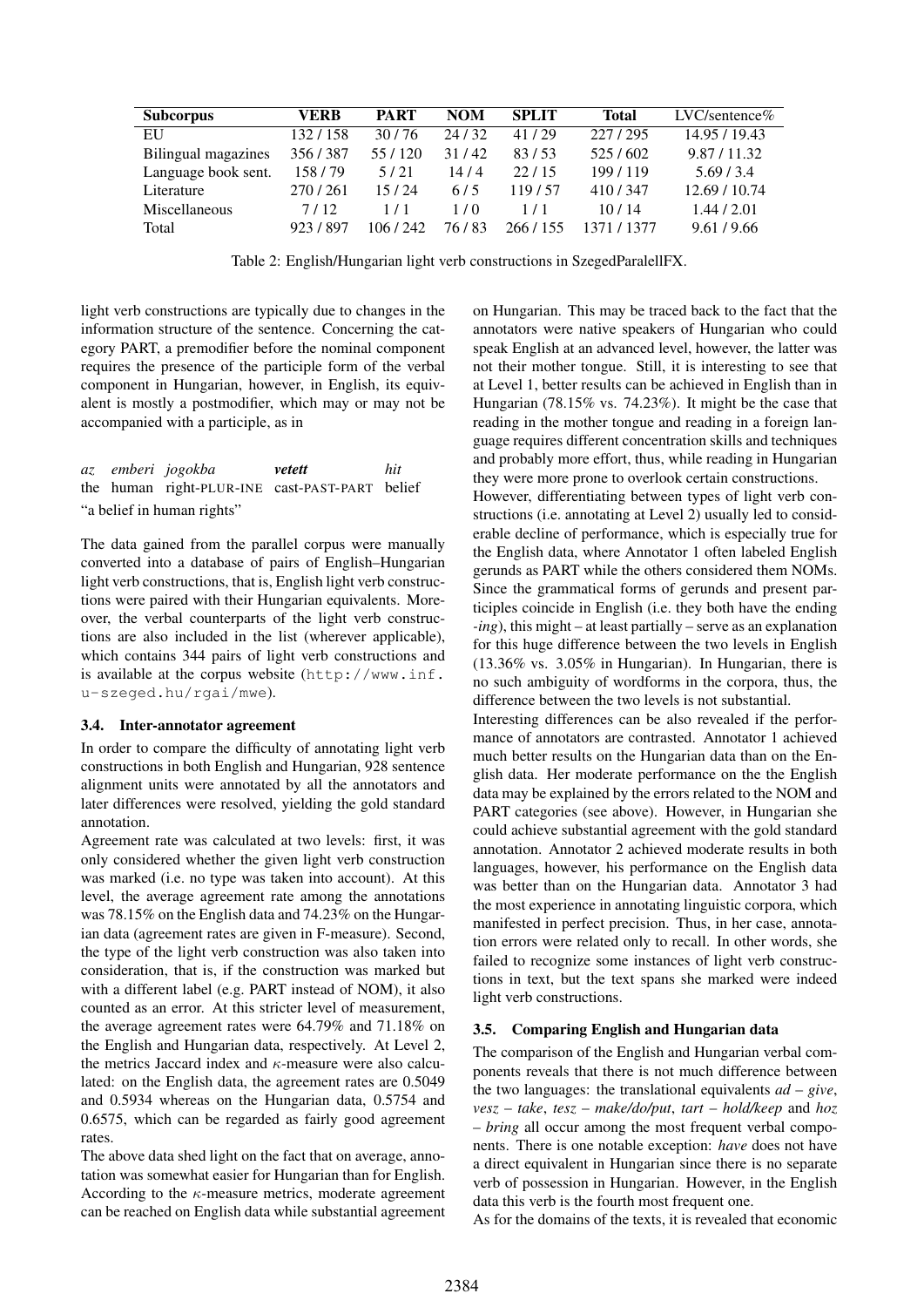and legal texts (i.e. texts on the European Union) contain the most light verb constructions (on average). However, in miscellaneous texts and language book sentences there are hardly such constructions, which might suggest that it is mostly grammatical aspects that were considered when creating the sentences instead of aspects of vocabulary acquisition.

A cross-linguistic difference is that English literary texts contain light verb constructions in a much bigger rate than their Hungarian counterparts – this is especially true for *Gulliver's Travels* (20% of sentence alignment units contain a light verb construction, which is the highest rate in the English subcorpus). However, it must also be admitted that *Gulliver's Travels* was published in 1726, thus it reflects the early 18th century language use, which might be a reason for the difference between English and Hungarian literary texts. Nevertheless, it might be too hasty to conclude that the English language of that period contained more light verb constructions than contemporary English – more substantial research in historical linguistics is needed to investigate this issue.

When examining the matching of light verb constructions across languages, it can be found that in texts on the EU, constructions can be paired with their target language equivalents (in other words, if one language applies a construction, it is highly probable that the other language also employs a construction). Nevertheless, this tendency does not hold for literary texts. First, English texts contain much more light verb constructions than Hungarian ones (see above) except for the Mark Twain novel, where their number is almost the same, second, it is very common that the equivalent of the light verb construction is not a construction (or not even a verb), for instance:

#### *The emperor gave orders to have a bed prepared for me.*

|                      | A császár <b>parancsára</b> ,         | fekvőhelyet |
|----------------------|---------------------------------------|-------------|
|                      | the emperor order-3sGPOSS-SUB bed-ACC |             |
|                      | készítettek nekem.                    |             |
| make-PAST-3PL for.me |                                       |             |

In this example, the English light verb construction corresponds to a noun in Hungarian.

From the above it can be concluded that literary texts are less likely candidates to be used as training or test databases for algorithms that aim to automatically align light verb constructions from different languages – as opposed to e.g. legal or economic texts or newspaper articles.

In certain cases, one language applies a construction while the other a verb – typically derived from the same root as the nominal component of the construction:

*It decided to welcome 10 more countries to join the EU on 1 May 2004.*

| A Tanács meghozta                             |                                            |  |  |  |  | a |  |
|-----------------------------------------------|--------------------------------------------|--|--|--|--|---|--|
|                                               | the Council PREVERB-bring-PAST-3SG-OBJ the |  |  |  |  |   |  |
| <b>döntést</b> arról, hogy 2004. május        |                                            |  |  |  |  |   |  |
| decision-ACC that-DEL that 2004 May           |                                            |  |  |  |  |   |  |
| 1-jén 10 új államot vesznek fel               |                                            |  |  |  |  |   |  |
| 1-3sGPOSS-SUP 10 new state-PL-ACC take-3PL up |                                            |  |  |  |  |   |  |

*az* the Union member.state-3SGPOSS-PL *Unio´ tagallamai ´ soraba. ´* line-3SGPOSS-ILL

The Hungarian construction contains the nominal component *döntés* "decision", which is derived morphologically from the verb *dont* "decide", however, in English, it is the verb *decide* that appears in the sentence.

A final interesting fact is that English passive constructions are frequently paired with light verb constructions including the verb *kerul* "get":

*The song "Auld Lang Syne" was partially written by Robert Burns and published after his death in 1796.*

*A* the famous "Auld Lang Syne" ("for.a.long.time *h´ıres* "Auld Lang Syne" ("Régóta *mar") ´* already") entitled song part-INE Robert Burns *c´ımu˝ dalt reszben ´ Robert Burns ´ırta,* write-PAST-3SG-OBJ and death-3SGPOSS after  $\acute{e}s$ *halala ´ utan, ´ 1796-ban kerult ¨* 1796-INE get-PAST-3SG publication-SUB *kiadasra ´ .*

This qualitative analysis of data may be fruitfully applied in contrastive linguistics, (machine) translation and crosslanguage information retrieval.

# 4. The usability of the corpus and the database

The corpus created can have an important role in training and testing algorithms implemented for identifying light verb constructions. Furthermore, several NLP applications like information extraction or modality detection can profit from the corpus and the multilingual database can be utilized in machine translation and multilingual applications.

#### 4.1. Syntactic parsing

Traditionally, the identification of multiword expressions is based on syntactic information, that is, it follows syntactic parsing, e.g. Martens and Vandeghinste (2010) make use of dependency trees when identifying syntactically motivated multiword expressions. However, Wehrli et al. (2010) argue that collocations can highly contribute to the performance of the parser since many parsing ambiguities can be excluded if collocations are known and treated as one syntactic unit. At an early phase of parsing, it is checked whether the terms to be attached bear the lexical feature [+partOfCollocation] and if the combination of those terms can be found in the collocational database, the corresponding parse tree is prioritized over other possible derivations. For the nominal component is a special argument of the verb – they form one complex predicate –, their special relation should also be recognized by the parser. A database containing light verb constructions enables the parser to identify light verb constructions and to assign a proper syntactic analysis to them, which can be later exploited by higher-level applications such as information extraction.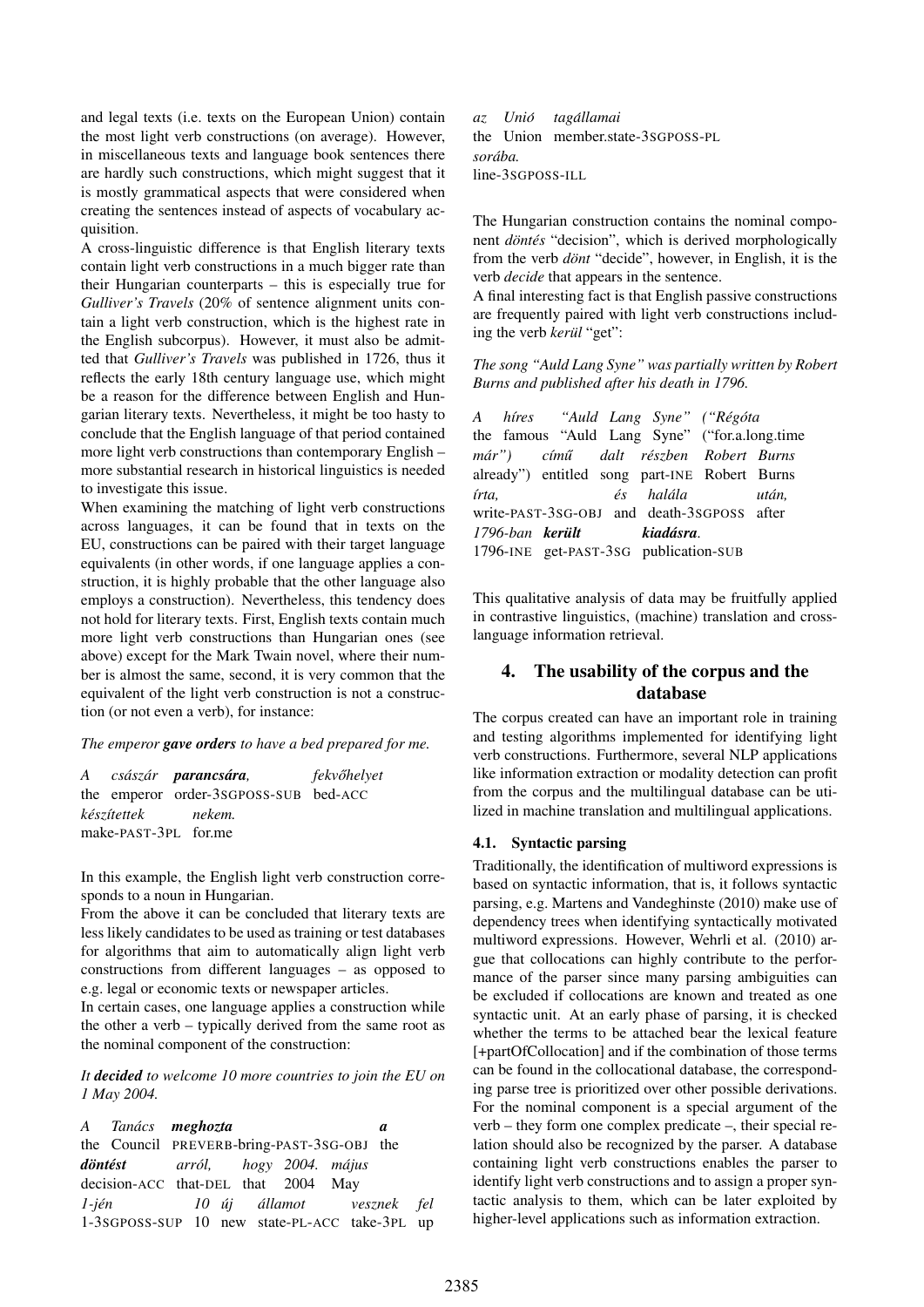# 4.2. Information extraction/retrieval

In information extraction, the proper identification of the predicate of the sentence plays an important role since it is the predicate that conveys core information on the event described and it is the arguments of the predicate that provide additional information on the circumstances and participants of the event. For these reasons, it is essential that the nominal component should be attached to the light verb in order that they can form a complex predicate and all the other arguments belong to the complex predicate. Thus, it can be assured that the sentence *Stan has fallen in love with Wendy* describes an event of *falling in love* with two participants (*Stan*, *Wendy*) and not simply *falling* with two participants (*Stan*, *Wendy*) and a location (*love*).

The database created can also be exploited in (crosslanguage) information retrieval. The verbal counterparts of most light verb constructions are provided in the database hence it can be seen as a multilingual list of synonyms, which can be made use of when matching the user's query to documents written in different languages: e.g. for the query *participate*, English and Hungarian documents containing *take part* or *reszt vesz ´* (lit. part-ACC take) can also be retrieved.

The list can also be used for extending wordnets. Only the most frequent light verb constructions were included in the Hungarian WordNet (Miháltz et al., 2008). However, in the Princeton Wordnet (Miller et al., 1990), the typical tendency is that the synset contains the verbal counterpart as a literal, which is defined by a light verb construction (e.g. *advise:1; counsel:1* 'give advice to'). Matching the elements of the bilingual list with existing synsets makes it possible to automatically extend synsets with synonyms that have not been included.

#### 4.3. Modality detection

Current modality detectors mostly use syntactic features in order to determine what is in the scope of negation or speculation (Kilicoglu and Bergler, 2009; Farkas et al., 2010). If an element is negated/speculated, all its dependents are negated/speculated (as it is usually defined in negation/uncertainty detection systems). It entails that the whole proposition is under speculative scope because the main verb of the sentence is modified by the auxiliary *may* and all the other elements in the sentence are dependents of the main verb (the cue is italicized and the (extended) scope is bold):



However, in the following it is only the nominal component *effects* that is modified by the adjective. If the rules for detecting the scope of speculation are observed, speculation cannot be extended to the verb hence to the whole proposition since the verb is not an argument of *effects* (i.e. the modified element):



Apparently, the speculation scopes of the two sentences differ from each other. However, this problem can be overcome if it is recalled that the noun and the verb together form a complex predicate. In this given case, it is straightforward that the predicate should also include the verb *have* and the noun *effects* (if the verb and the nominal component were kept separated, the subject and the prepositional complement could not be in the scope of speculation since they are not a dependent of solely the noun). Thus, if the nominal component is modified by a speculative element, the scope is extended to the verbal component in the first step, then to the dependents of the verb as well:



In other words, either the verb or the nominal component is modified by a speculative element, they are treated in the same way: the other arguments of the verb or rather the light verb construction are also included in the scope of speculation, which is plausible from an applicational point of view: sentences with the same propositional content are treated uniformly. Our corpus and database can contribute to the identification of such constructions, in this way, the accuracy of modality detection can also be improved.

#### 4.4. Machine translation

In the field of machine translation, lists of multiword expressions are of high significance. Since multiword expressions cannot be usually translated word-by-word from the source language to the target language, it is essential to include them in the dictionary. By integrating our database of English–Hungarian light verb constructions into a machine translation system, the quality of the translation is expected to improve.

Statistical machine translation relies heavily on word alignment: source words and target words are mapped to each other in parallel sentences, usually found in parallel corpora. However, previously known multiword expressions can enhance word alignment as it is emphasized in e.g. Okita et al. (2010). In the SzegedParalellFX corpus, which is manually aligned on the sentence level, light verb constructions can be used as anchors for automatic word alignment. These features can be exploited in statistical machine translation systems and the annotation of light verb constructions would most probably have a beneficial effect on translating light verb constructions even if bilingual lists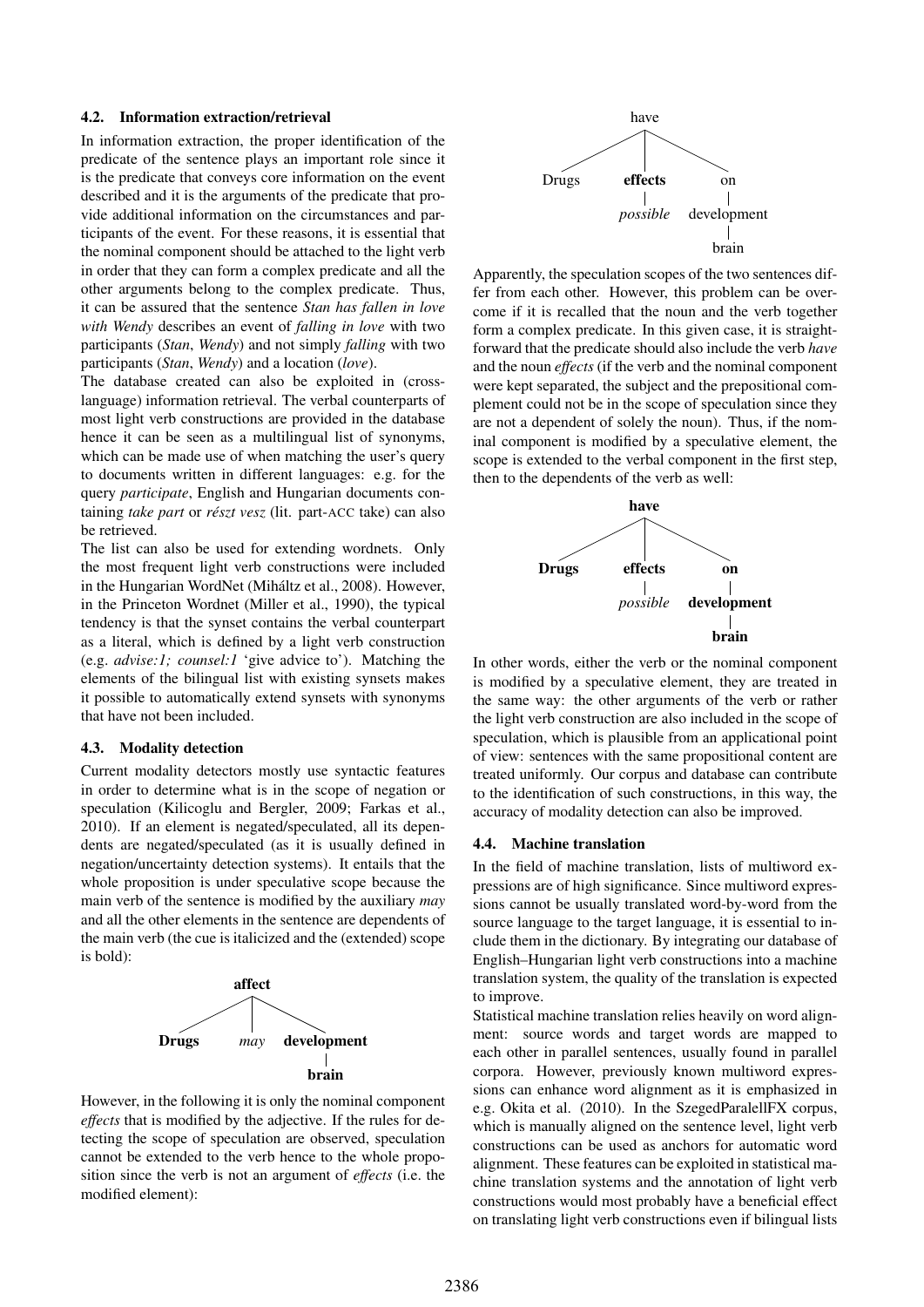of multiword expressions are not integrated into the system. Statistical data on co-occurrence frequencies can also be used when automatically translating light verb constructions without bilingual lists or manually aligned corpora. For instance, *make a decision* and *take a decision* are both perfectly sound constructions in English. However, when translating the expressions word by word to Hungarian, the *result would be döntést tesz and <i>döntést vesz*. Based on frequency data in large corpora, the possibility of translating either *take a decision* as *döntést vesz* or *make a decision* as *döntést tesz* is very low, thus, they are very improbable translation pairs. On the other hand, *döntés* "decision" cooccurs with a relatively high frequency with *hoz* "bring" hence *dontést hoz* would be probably judged by the system as the best candidate for translating these expressions into Hungarian.

#### 4.5. Applications outside NLP

Other fields of linguistics can also profit from the corpus and the database. For instance, lexicographers can integrate the database into dictionaries while researchers of contrastive linguistics can also draw some conclusions concerning the differences between English and Hungarian data. Finally, the database and results of the qualitative analysis of data can be applied in language teaching as well.

# 5. Conclusions

In this paper, the first English–Hungarian parallel corpus annotated for light verb constructions was presented. From this corpus, light verb constructions were collected, producing a database that contains 703 light verb constructions in Hungarian and 727 in English. The annotated corpus and the database are available under the Creative Commons license at http://www.inf.u-szeged.hu/rgai/ mwe.

The quantitative and qualitative comparison of data between domains and the two languages revealed interesting facts and tendencies that might be fruitfully applied in several fields of theoretical and applied linguistics besides NLP applications. We firmly believe that our corpus can also contribute to the NLP research on multiword expressions, more specifically, to the development and evaluation of algorithms aiming at detecting light verb constructions.

#### Acknowledgments

This work was supported in part by the National Innovation Office of the Hungarian government within the framework of the project MASZEKER. The author wishes to thank the annotators of the corpus for their devoted efforts.

# 6. References

- Mohammed Attia, Antonio Toral, Lamia Tounsi, Pavel Pecina, and Josef van Genabith. 2010. Automatic Extraction of Arabic Multiword Expressions. In *Proceedings of the 2010 Workshop on Multiword Expressions: from Theory to Applications*, pages 19–27, Beijing, China. Coling 2010 Organizing Committee.
- Colin Bannard. 2007. A measure of syntactic flexibility for automatically identifying multiword expressions in

corpora. In *Proceedings of the Workshop on a Broader Perspective on Multiword Expressions*, MWE '07, pages 1–8, Morristown, NJ, USA. ACL.

- Nicoletta Calzolari, Charles Fillmore, Ralph Grishman, Nancy Ide, Alessandro Lenci, Catherine MacLeod, and Antonio Zampolli. 2002. Towards best practice for multiword expressions in computational lexicons. In *Proceedings of the 3rd International Conference on Language Resources and Evaluation (LREC-2002)*, pages 1934–1940, Las Palmas.
- Helena de Medeiros Caseli, Carlos Ramisch, Maria das Graças Volpe Nunes, and Aline Villavicencio. 2010. Alignment-based extraction of multiword expressions. *Language Resources and Evaluation*, 44(1-2):59–77.
- Silvie Cinková and Veronika Kolářová. 2005. Nouns as Components of Support Verb Constructions in the Prague Dependency Treebank. In Mária Šimková, editor, *Insight into Slovak and Czech Corpus Linguistics*, pages 113–139. Veda Bratislava, Slovakia.
- Paul Cook, Afsaneh Fazly, and Suzanne Stevenson. 2007. Pulling their weight: exploiting syntactic forms for the automatic identification of idiomatic expressions in context. In *Proceedings of the Workshop on a Broader Perspective on Multiword Expressions*, MWE '07, pages 41–48, Morristown, NJ, USA. ACL.
- Paul Cook, Afsaneh Fazly, and Suzanne Stevenson. 2008. The VNC-Tokens Dataset. In *Proceedings of the LREC Workshop Towards a Shared Task for Multiword Expressions (MWE 2008)*, pages 19–22, Marrakech, Morocco.
- Richárd Farkas, Veronika Vincze, György Móra, János Csirik, and György Szarvas. 2010. The CoNLL-2010 Shared Task: Learning to Detect Hedges and their Scope in Natural Language Text. In *Proceedings of the Fourteenth Conference on Computational Natural Language Learning (CoNLL-2010): Shared Task*, pages 1–12, Uppsala, Sweden. ACL.
- Nicole Gregoire. 2010. DuELME: a Dutch electronic lexi- ´ con of multiword expressions. *Language Resources and Evaluation*, 44(1-2):23–39.
- Antton Gurrutxaga and Iñaki Alegria. 2011. Automatic Extraction of NV Expressions in Basque: Basic Issues on Cooccurrence Techniques. In *Proceedings of the Workshop on Multiword Expressions: from Parsing and Generation to the Real World*, pages 2–7, Portland, Oregon, USA. ACL.
- Heiki-Jaan Kaalep and Kadri Muischnek. 2008. Multi-Word Verbs of Estonian: a Database and a Corpus. In *Proceedings of the LREC Workshop Towards a Shared Task for Multiword Expressions (MWE 2008)*, pages 23– 26, Marrakech, Morocco.
- Halil Kilicoglu and Sabine Bergler. 2009. Syntactic Dependency Based Heuristics for Biological Event Extraction. In *Proceedings of the BioNLP Workshop Companion Volume for Shared Task*, pages 119–127.
- Brigitte Krenn. 2008. Description of Evaluation Resource – German PP-verb data. In *Proceedings of the LREC Workshop Towards a Shared Task for Multiword Expressions (MWE 2008)*, pages 7–10, Marrakech, Morocco.
- Eric Laporte, Elisabete Ranchhod, and Anastasia Yanna- ´